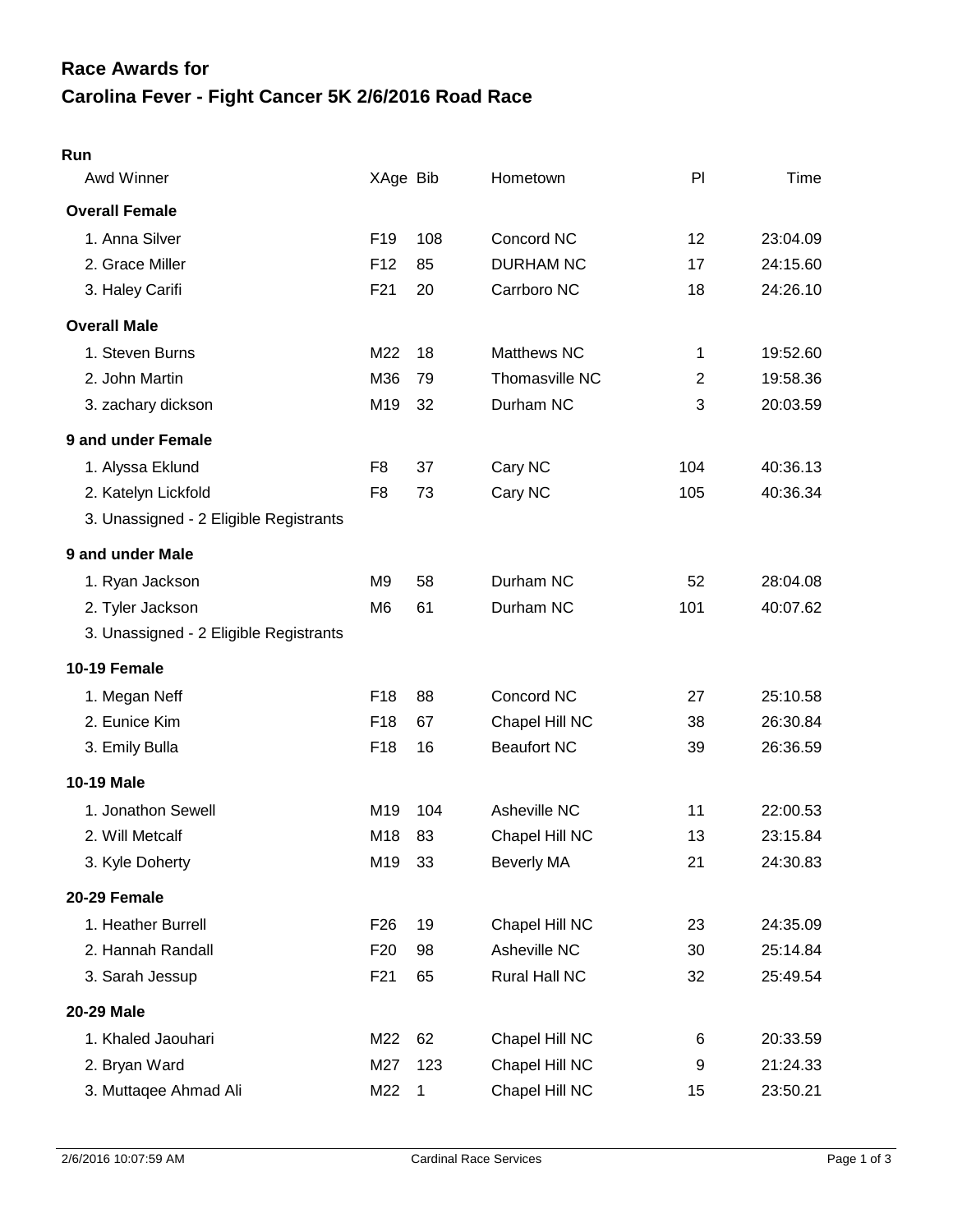## 1. Maya Spichal F30 112 Chapel Hill NC 20 24:29.60 2. Annie Spiel F34 113 Durham NC 26 24:55.83 3. Christie Martin F38 78 Thomasville NC 71 32:09.83 **30-39 Male** 1. Dan Magid M36 77 Durham NC 64 30:37.33 2. Mike Eklund M39 38 Cary NC 106 40:36.86 3. Unassigned - 5 Eligible Registrants **40-49 Female** 1. Julia Mulnick F43 87 Raleigh NC 25 24:44.34 2. Kathryn Duarte F44 34 Durham NC 54 28:23.34 3. Christy Rogers F48 101 Walnut Cove NC 59 29:39.60 **40-49 Male** 1. Scott Jackson M40 60 Durham NC 8 21:02.85 2. Jonathan Harrell M40 49 Chapel Hill NC 14 23:30.35 3. Charles Lickfold M42 72 Cary NC 103 40:36.09 **50-59 Female** 1. Susan Vest F52 WAKE FOREST 29 25:12.13 NC 120 2. Sarah Bulla F53 17 Beaufort NC 97 38:42.33 3. Athalia Watson F50 138 CARY NC 98 38:45.34 **50-59 Male** 1. Russell Mead M50 141 Chapel Hill NC 5 20:17.09 2. Ondrej Prokop M53 97 7 20:49.09 3. Paul Bishop M52 12 GRAHAM NC 10 21:54.58 **60-69 Female** 1. Elnora Thompson F68 117 Cherokee NC 79 33:40.09 2. Cindy Brantley F62 14 Nashville NC 115 46:01.34 3. Unassigned - 2 Eligible Registrants **60-69 Male** 1. John Austin M63 WAKE FOREST 4 20:09.34 NC M63 6 2. Richard Weinberg M68 127 Durham NC 31 25:41.34 3. Gregory Atchison M60 5 Chapel Hill NC 42 27:13.08

## **70 and Above Female**

**30-39 Female**

1. Unassigned - No Eligible Registrants

2. Unassigned - No Eligible Registrants

3. Unassigned - No Eligible Registrants